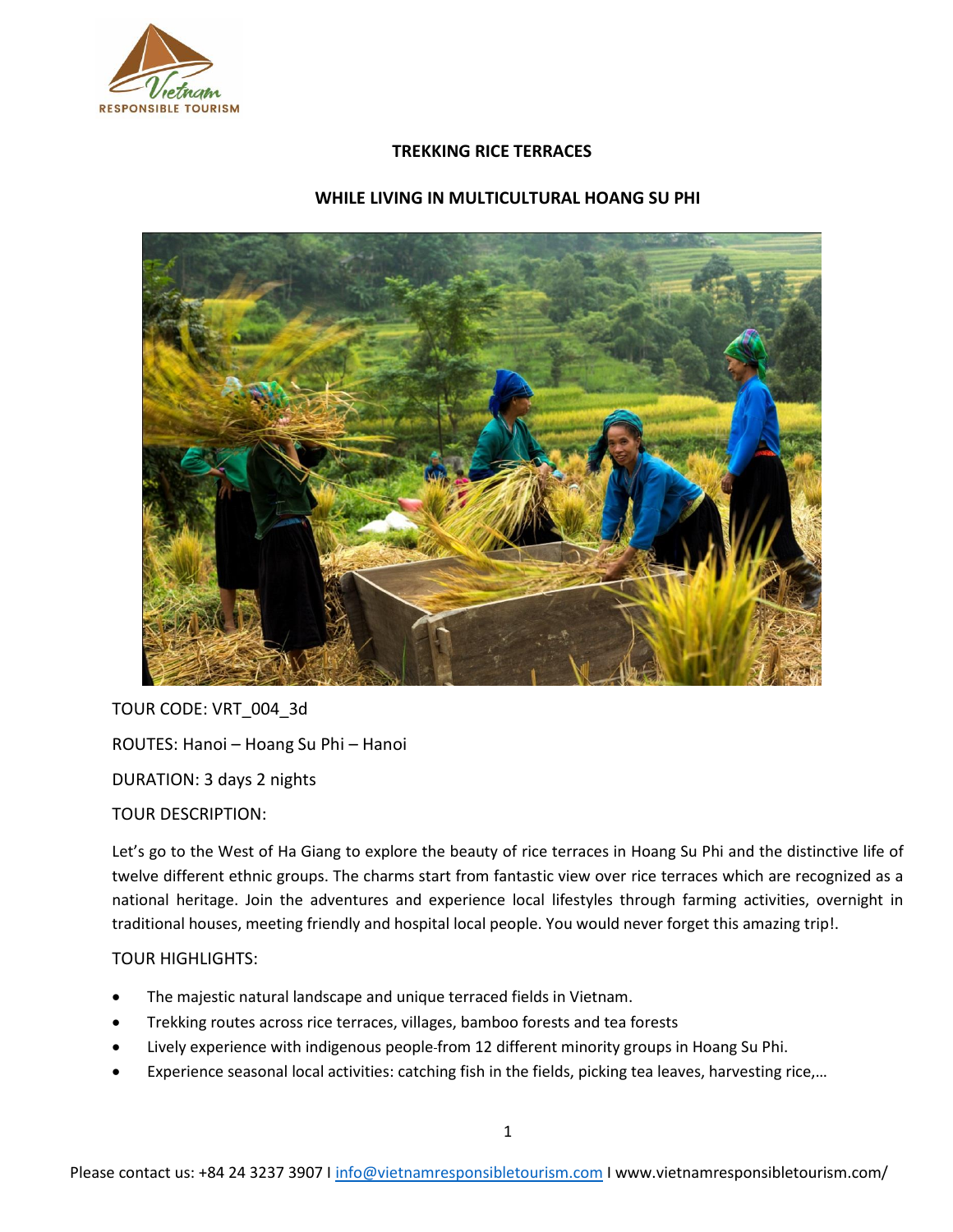

### **Day 1: Hanoi – Nam Hong (Ha Giang) (L/D)**

Morning: You will be picked up from Hanoi and drive directly to Thong Nguyen commune, Hoang Su Phi district, Ha Giang province. Lunch is on the way.

Afternoon: Start your rice terrace trekking from Thong Nguyen centre to Red Dzao people's Nam Hong village.

- Before settle down in a homestay, you can either visit a local museum to enrich your knowledge about lives and cultures of different ethnic groups. Or walk around your homestay to discover daily life of indigenous people.



- Join hands and experience selected local activities which are seasonal designed:

- + **Prepare the rice field for transplanting:** May June
- + **Harvesting paddy rice:** September mid October
- + **Carp fishing** in the terrace fields: August to mid of September
- + **Tea harvesting and processing**: March April; June-July; October-November

**Night:** Stay at Red Dzao people's homestay while enjoying the traditional lifestyle and local cuisines.

- Optional cultural performances including Fire dance and Pushing sticks (Day gay) are available at surcharge.

#### **Day 2: Nam Hong – Khoa Trung – Nam Ai**

- Trekking to Khoa Trung village. You will walk through magnificent bamboo forests, tea hills, Red Dzao people's villages and rice terraces.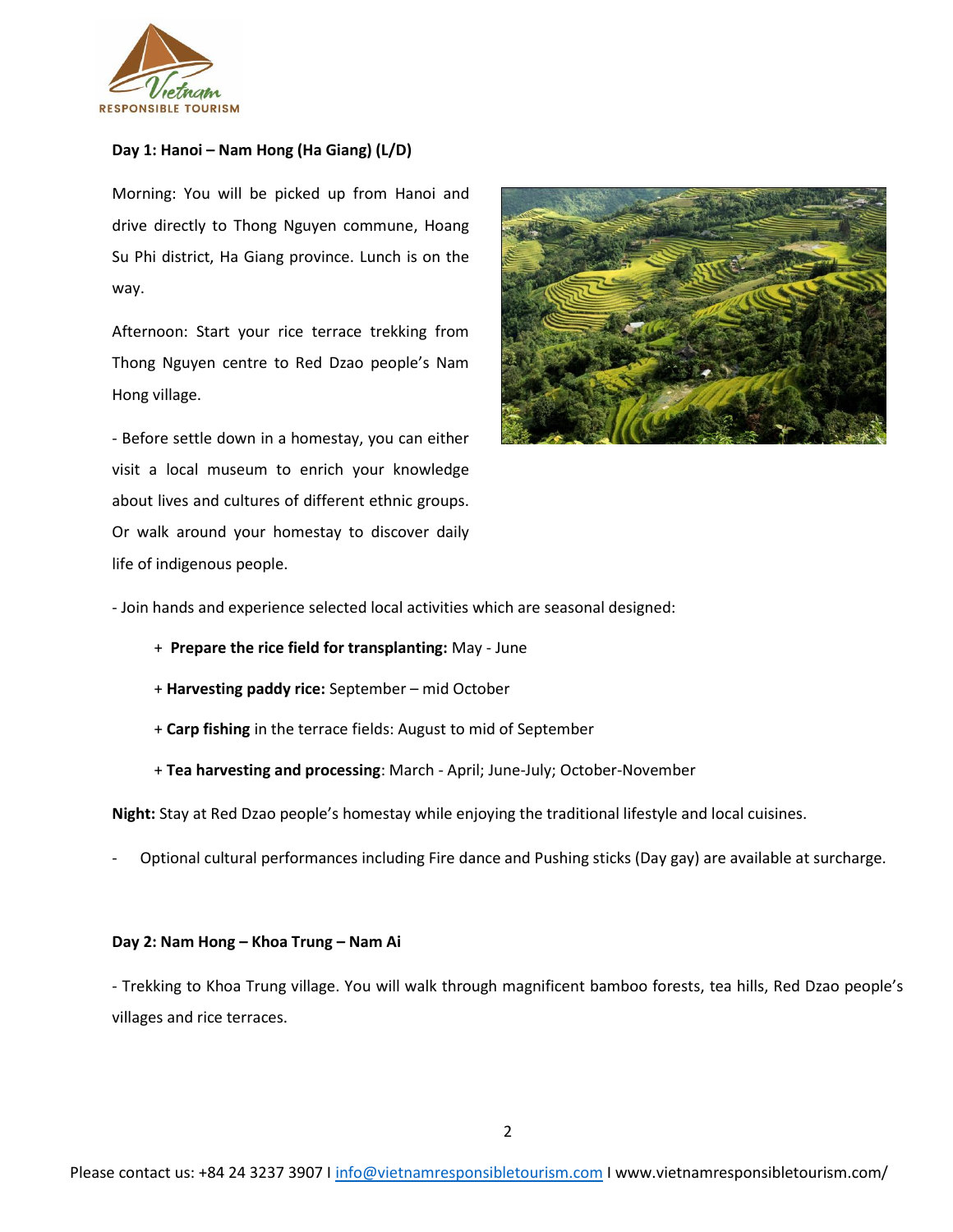

- Having lunch at Khoa Trung village then you will continue the adventure by trekking to Nam Ai village through Nam Khoa skygate.

- Stay at homestay in Nam Ai village

**Note:** Trekking: 16km

### **Day 3: Nam Ai – Nam Son - Hanoi**

- Trekking from Nam Ai village to Nam Son town center.

- If it's Thursday, you have a chance to visit Nam Son period market held every Thursday.

- Take a rest then get into the car to come back to Hanoi from Nam Son. The drive crosses Nam Ty village which owns wonderful rice terraces. You are free to get off the car to take pictures of the beautiful scenery.





|                            | $2-3$ pax | $4-6$ pax | $7-10$ pax |
|----------------------------|-----------|-----------|------------|
| <b>Public Price (US\$)</b> | 380       | 199       | 153        |

## **Included**

- Accommodation and transportation as mentioned in the itinerary (air conditioned vehicle);
- Meals as mentioned in the itinerary (B= Breakfast, L= Lunch, D= Dinner);
- English speaking guide; local guide;
- Entrance fees for all visits and activities as mentioned in the itinerary;
- 2 water bottles/day/pax. For environmental protection the empty bottle needs to be returned for recycling.